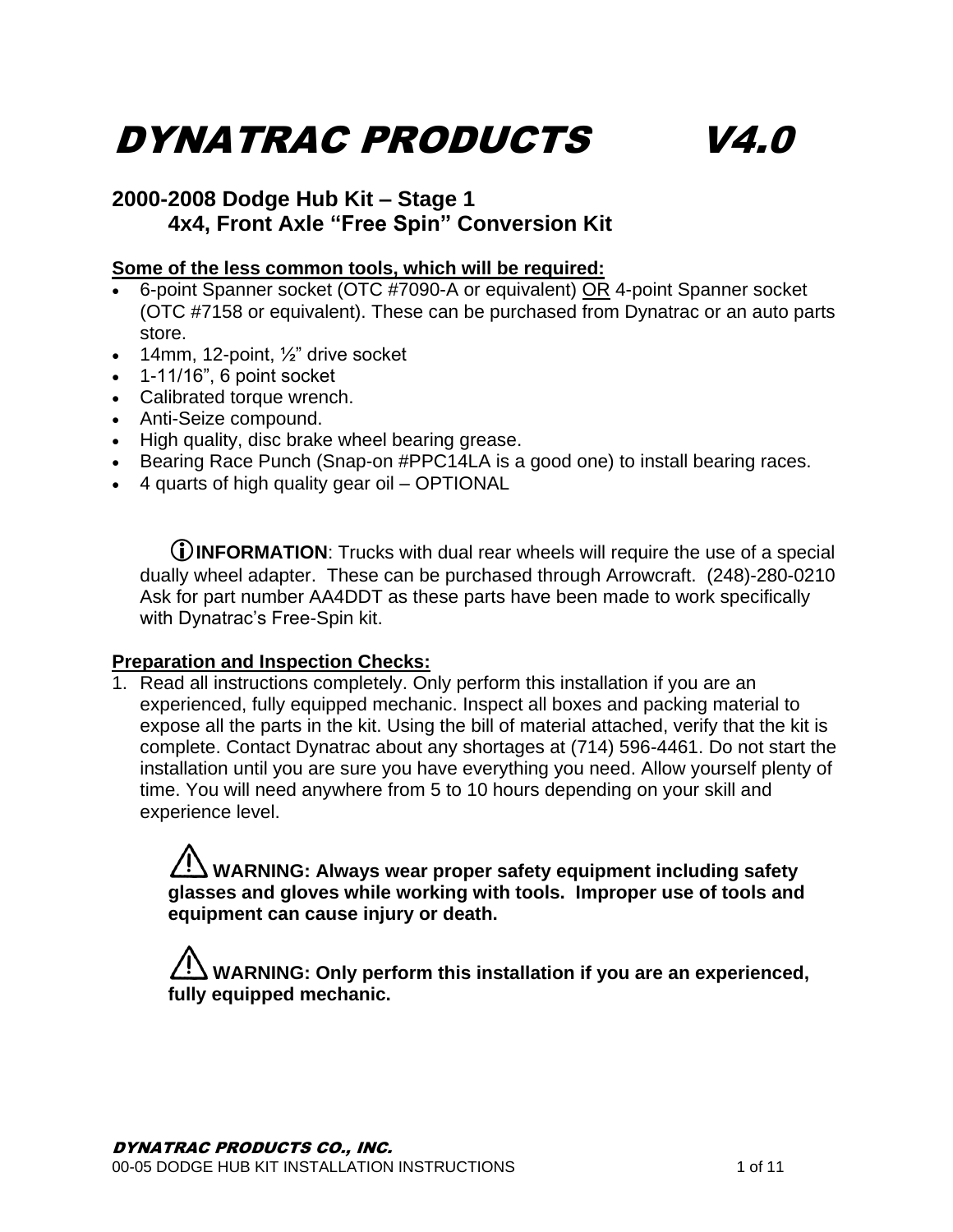- 2. You can reuse the original U-joints, but it is a good idea to replace the U-joints when installing this kit. We have designed it to work with your original parts. Use caution not to damage your U-joints when removing them from the outer axle shaft. If you do need a U-joint for this application, and you have a '03 & newer truck (with AAM axle), the joints are currently available only through your Dodge Dealer. So, check for availability before you take your truck apart. If you have a '00-'02 truck (Dana 60 axle), the U-joints are common at most auto parts stores, and are in stock at Dynatrac.
- 3. This kit **MAY NOT be compatible** with Dual Rear Wheel (DRW) trucks.

Trucks equipped with the **DRW wheels WILL require a special DRW adapter.**  These can be purchased through Arrowcraft. (248)-280-0210 Ask for part number AA4DDT as these parts have been made to work specifically with Dynatrac's Free-Spin kit.

Test fit the DRW front wheel adapter on the new hubs **BEFORE** installing the kit. If the adapter does not fit **STOP!! DO NOT weaken the adapter by removing material from the inside!** DO NOT remove material from the new Dynatrac wheel hub. At this point you may return the kit to the place of purchase for a full refund. Contact Dynatrac if you need assistance.

**WARNING: Removing too much material from the inside of the Stock DRW front wheel adapter may weaken it, and cause the wheel to separate from the vehicle without warning. This may cause property damage, injury or even the death to your vehicle's occupants and those in vehicles around you. You may choose to stop now and return this kit for a full refund.** Or you may replace the stock adapter with a suitable aftermarket part. Contact Dynatrac if you need assistance.

**INFORMATION: Replace old U-Joints if they are worn.**

### **WARNING: If tone rings are not installed on your hubs, the ABS system will not work.**

- 4. If your truck is ABS equipped, make sure the new hubs have tone rings mounted on the short side of the new hubs. *See Illustration 1*. If they have been shipped loose they should lightly press onto the back of the hub. Tapping them on with a soft face, dead blow hammer works fine.
- 5. Inspect the inside of the new wheel hubs for any leftover debris or dirt. Wash the inside thoroughly with rags and hot soapy water. If the bearing races are not already installed in the wheel hubs, use a race driver to install them at this time. Snap-on, 9/16 race driver, #PPC14LA works great.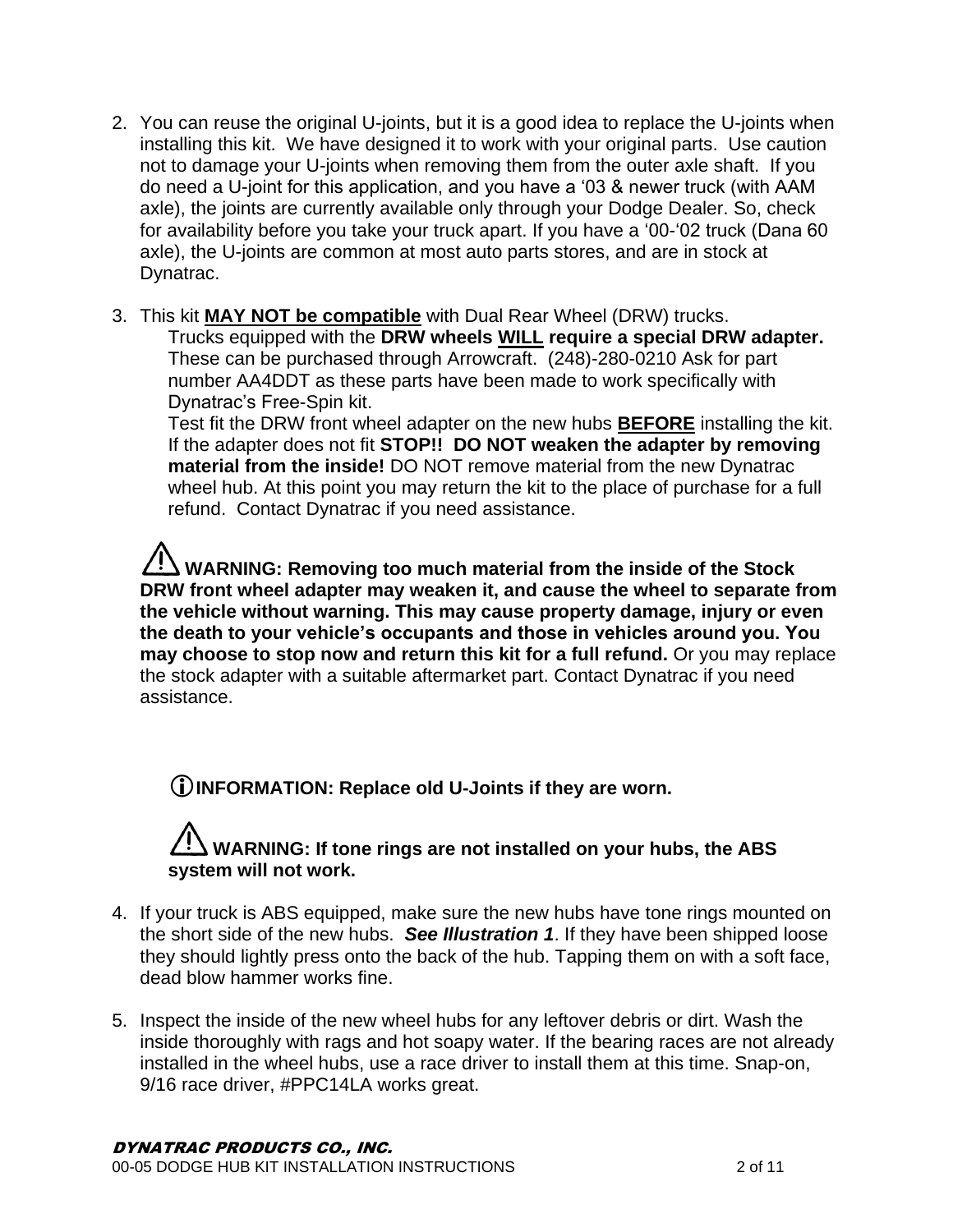- 6. Test fit the new inner and outer bearings onto each of the new spindles. The bearings will fit snug, but go on easily by hand. However, it is a very precise fit. If they get cocked they will lock themselves into place. Tapping them lightly on the high side will straighten them out. Patience is essential.
- 7. Drive or press new wheel studs supplied with the kit into the new wheel hubs at this time. The new studs should go in very tight and be fully seated. The studs should not stick up above the counter bore in the hub flange. *See Illustration 1*.

**WARNING: DO NOT pull the studs through with a lug nut, as this will risk your safety and the safety of those around you on the highway. Improperly installed studs can cause major failures that could lead to injury or death.**

8. Raise the front axle off the ground and secure with jack stands. Remove the wheels.

#### **WARNING: Always use appropriate jack stands when raising your vehicle. Never work under a vehicle that is not properly secured. Be sure to chock any wheels that are on the ground.**

#### **Begin Front Axle Teardown:**

- 9. You may wish to remove the differential cover and drain the gear oil. It is common for oil to leak into the axle housing tubes when the inner axles are pulled outward past the inner axle seals. Whether you drain the oil or not, it is best to thoroughly clean the inside of the axle tubes from any dirt, rust or oil residue BEFORE reinstalling the axle shafts later in the install process.
- 10.Using the 1-11/16" socket and a long breaker bar (or impact gun), remove the cotter pin and the big nut at the center of the stock live spindle assembly. The nut can be very tight. Have someone step on the brake pedal to keep the stock hub from rotating if needed.
- 11.Remove the calipers and hang them securely from the frame without disconnecting the brake hoses. Remove the rotors.
- 12.There are two (2) pilot diameters machined on the outer end (long side) of the new wheel hubs. The inner pilot (larger diameter) locates the rotor and the smaller outer pilot locates the wheel. Make sure that the rotor and the wheel fit easily but snugly around their respective pilot diameter.

#### **INFORMATION: Trial fit all parts on both sides of the truck before assembly.**

13.**If truck is equipped with front ABS:** Remove the sensor and cable from the unit bearing. It is held in with only one (1) screw, and pulls straight out. Tie off and out of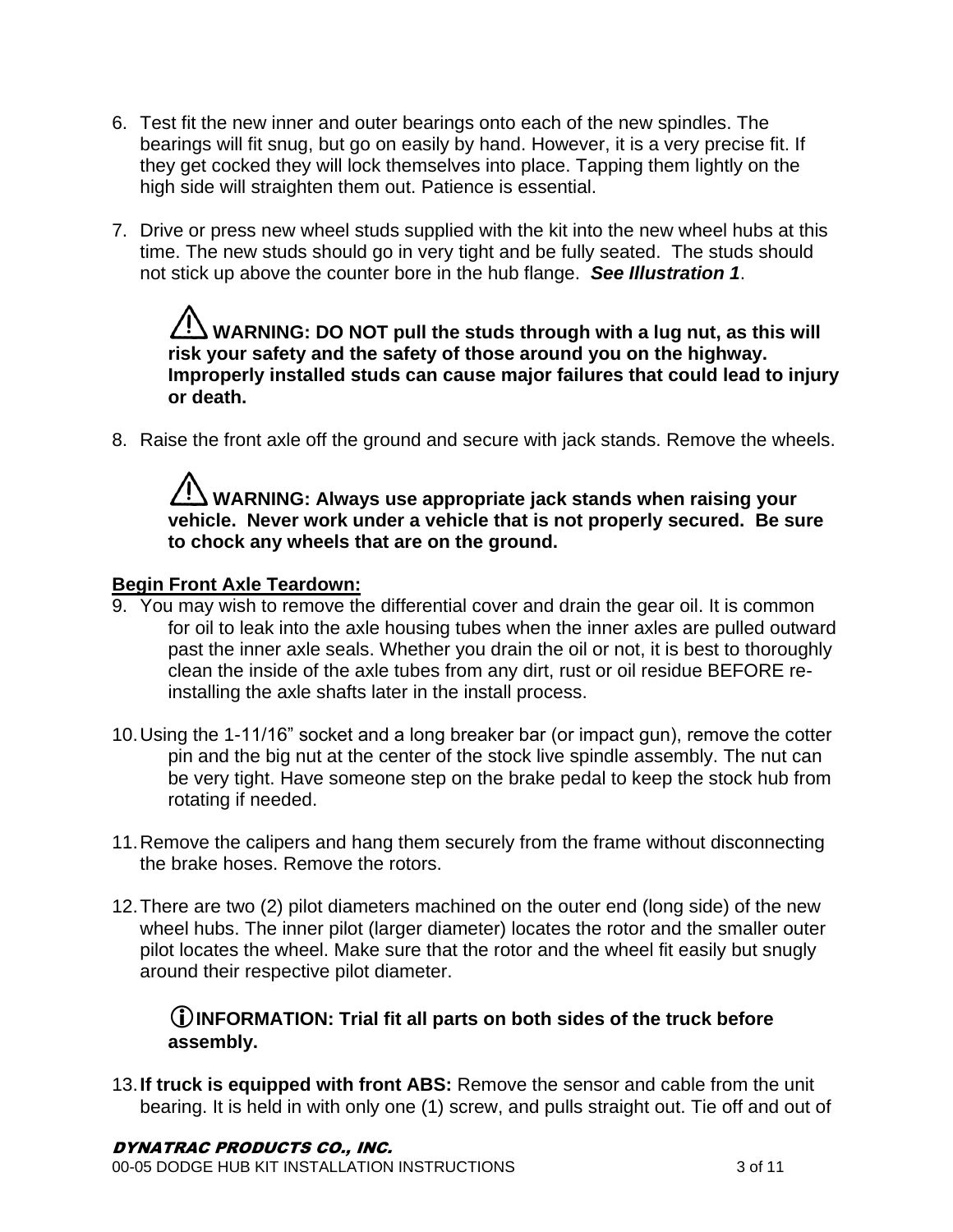the way. At this time make certain that the hubs included in the kit have ABS tone rings pressed on to the short side of the hub. If the hubs do not have the tone rings, contact Dynatrac immediately for replacements.

### **WARNING: If tone rings are not installed on your hubs, the ABS system will not work.**

### **CAUTION: Be careful not to damage the ABS sensor while removing it from the unit bearing.**

14. To remove the unit bearing assembly: Use ONLY a 14mm 12 point socket to remove the 4 bolts that hold the live spindle assembly to the knuckle. Other sockets may appear to fit, but may cause the bolt heads to become rounded off!! They are removed from the backside. Set aside unit bearing and the brake shield. Keep the four (4) bolts for installing the new spindle.

**WARNING: Do not use high heat to remove the live spindle from the knuckle, this can cause damage to the components and reduce their strength.**

- 15.**FOR '00-'02 trucks only:** Your truck is equipped with an axle disconnect mechanism in the RH axle tube. Remove the vacuum motor from the disconnect housing mid-way on the RH tube. Inside will be a splined collar. Note how it mates with the axle shafts inside. These parts must be re-installed when the RH axle shaft in assembled later in the install process.
- 16.Remove the axle shaft assembly. It is only held in by tight seal tension at the differential. Use 1 or 2 pry bars between the yoke and the end of the axle housing to pull straight outward if necessary. Be careful not to damage your axle seals when removing the shafts. Set shafts aside.
- 17. Remove the stock outer shafts from the U-joints. The U-joint caps are matched to the U-joint so make sure that they are put back in the right locations. Install the new 35 spline outer shaft onto the U-joint. *If you have a 2003 & newer truck (AAM axle), you will need to use two (2) U-Joint Shims. The U-joint shims are to be installed between the inner ears of the outer shaft and the snap ring on the Ujoint. See Illustration 2.* **'00-'02 trucks DO NOT use the shims**. If the old joints are worn out, this is the best time to replace them. If you need a U-joint, and you have an '03 & newer (with AAM axle) truck the joints are currently available only through your Dodge Dealer. So, check for availability before you take your truck apart. If you have a '00-'02 (Dana 60 axle) truck, the U-joints are common at most auto parts stores, and are in stock at Dynatrac.

#### **INFORMATION: Replace old U-Joints if they appear worn.**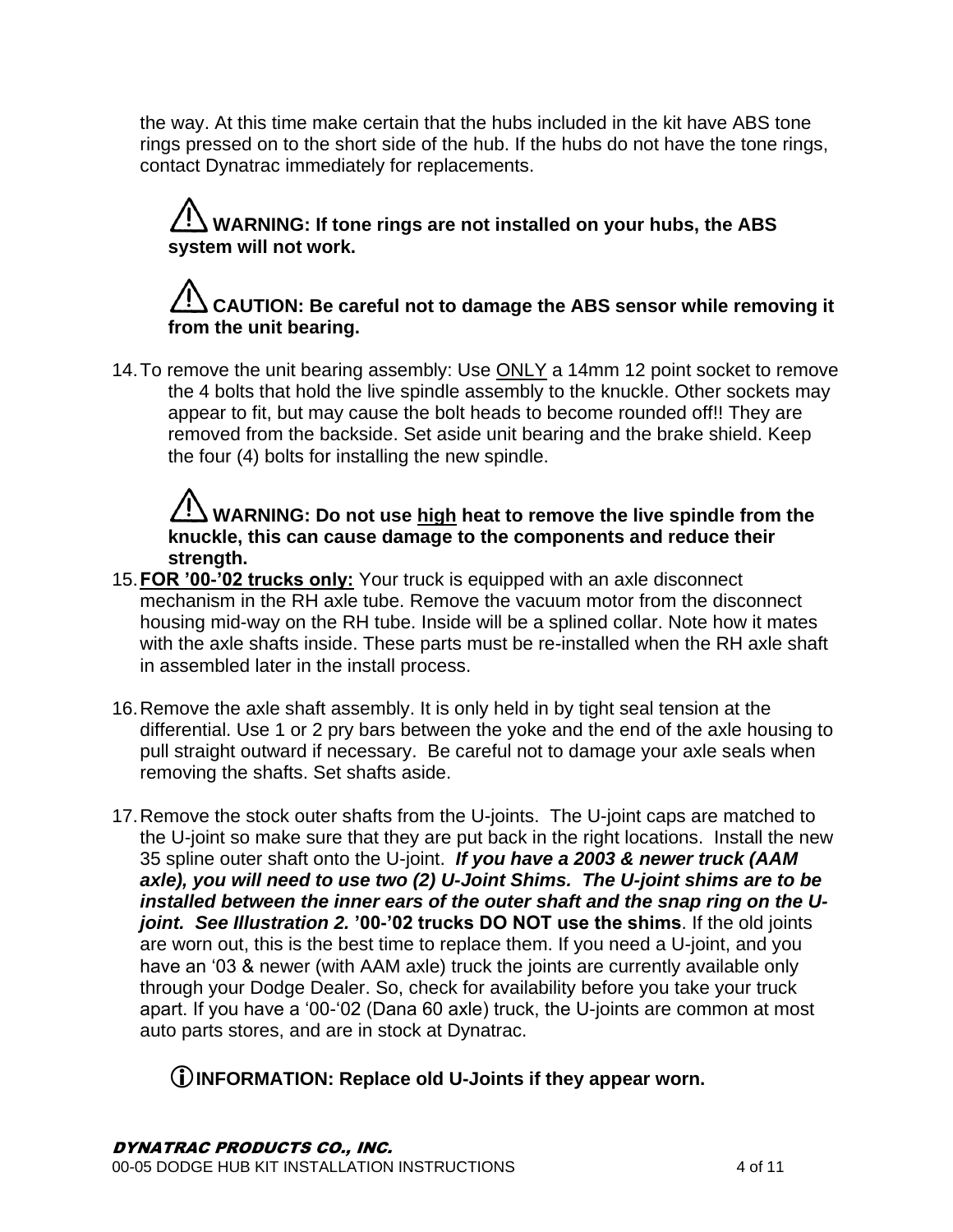#### **Begin Front Axle Reassembly:**

- 18.Install the boot seals on the outer shafts. They should press onto the shoulder of the outer shaft with the force of your hands. *See Illustration 2.*
- 19.If you have not cleaned the inside of the axle tubes as discussed in Step 7. Do so at this time.
- 20.Test fit your outer shafts fully into the needle bearing in the back of the spindle. It should go in completely, easily and rotate freely. If it is tight, or does not rotate easily contact Dynatrac for a replacement. Be careful not to damage the spindle seal (if already installed) with the splines when installing the shaft.
- 21.Coat the seal surfaces on the inner shafts lightly with grease at the end of the shaft that is going into the differential.
- 22.**FOR '00-'02 trucks only:** Your truck is equipped with an axle disconnect mechanism in the RH axle tube. Make sure the spline collar discussed in **Step 14**, is in its proper place inside the disconnect housing. The collar must easily slide back and forth over the large splines on the inner RH shaft (never removed) and the middle RH shaft, which should now have the new 35-spline shaft mounted to it.
- 23.Carefully insert the shaft into the axle housing. Be careful not to get any dirt or other contamination on the shaft as you install it, as it could damage the bearings and seals. Guide the shaft up into the inner seal and differential gears. Use a rubber mallet to tap the end of the shaft inward until it stops. You may have to rotate the shaft to align the splines in the differential.
- 24.The inner spindle needle bearing must be generously packed with grease. Fill the boot seal on the outer shaft with high quality wheel bearing grease. Coat the area around the thrust washer with grease.
- 25.Install the brake splash shields for the front disc brakes between the spindle and the knuckle. Make sure they are not on backwards, or the shield will not allow the rotor to be installed.
- 26.Put a light coating of anti-seize compound on the shoulder surface of the spindle. The anti-seize will make any future servicing much easier. While guiding the outer shaft through the spindle, mount the spindle into the knuckle; be careful not to damage the seal in the back of the spindle. Position the ABS sensor block at the 12 o'clock position.
- 27.Reuse your four (4) spindle mounting bolts (9/16-18 x 1.25") to secure the spindle to the knuckle. Apply Lock-tite 271 to the bolts. Tighten the bolts to 85 ft-lbs in a criss-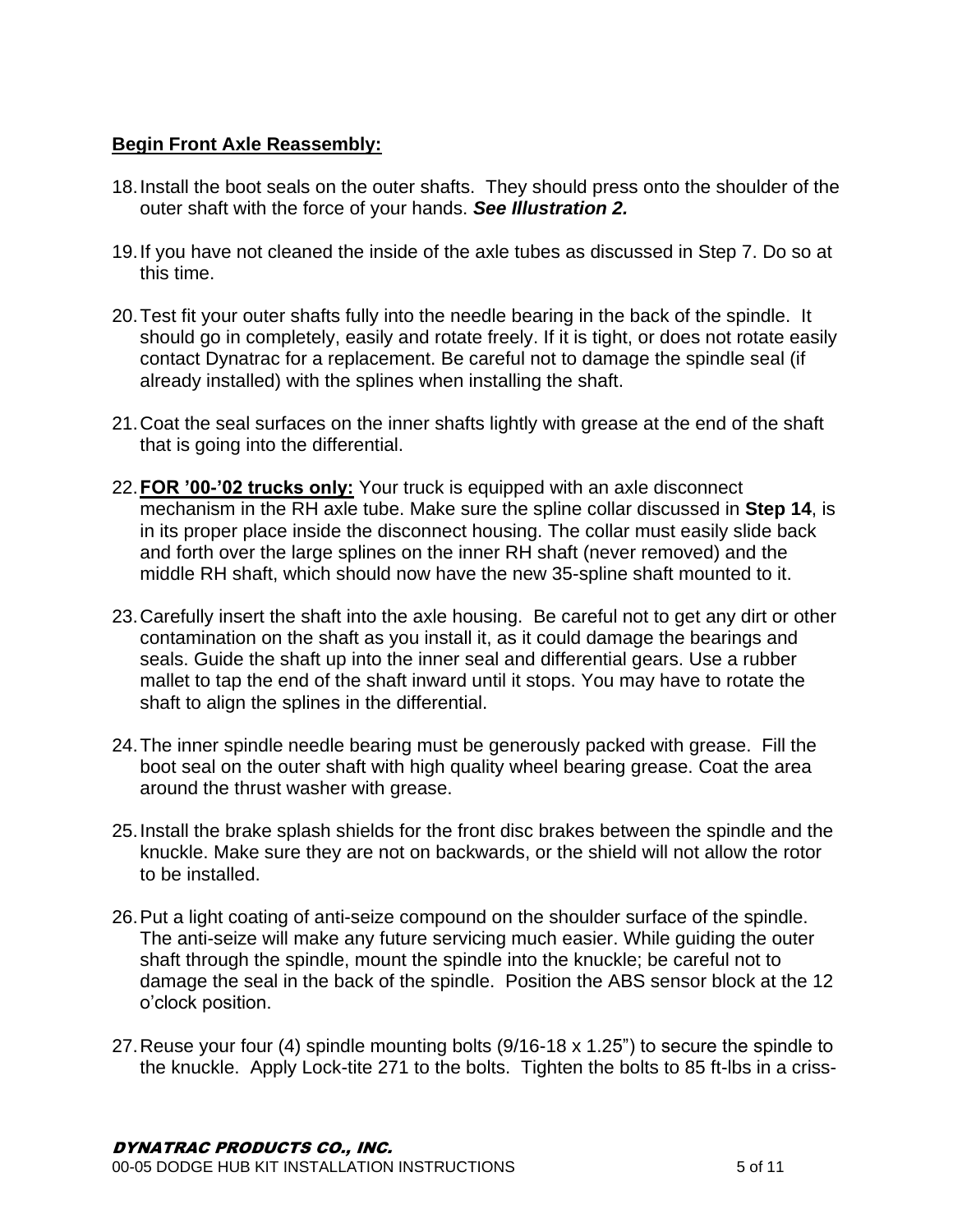cross pattern. Make sure the spindle is firmly seated and there are no gaps between the knuckle, shield, or spindle.

### **WARNING: Use a calibrated torque wrench on all bolts. Always torque bolts in the order listed.**

28.Check the shaft assembly for some endplay in and out. There MUST be at least some endplay. The grease may make it difficult to feel the end play, so you may want to pry the shaft in and out several times using screwdrivers at the U-joint until you are certain that end play is present. DO NOT CONTINUE IF THERE IS NO END PLAY. Also look inside the disconnect housing. Make sure the seal is riding on the axle shaft seal surface of the RH mid-shaft.

### **WARNING: Do not continue if there is no endplay in the shaft assembly after installation. Contact Dynatrac for assistance.**

29.Pack the new wheel bearings with grease. Proper packing of the bearings is essential to bearing life and safety. **Grease must thoroughly and completely fill the voids between each roller, especially underneath the roller cage**. Do not just smear grease around the outside. This can easily be accomplished by hand or with a simple bearing packer and grease gun available at any auto parts store. If you are not sure how to pack a bearing by hand, **Dynatrac can provide a one page guide written by Timken via Fax, Email, or USMail on request**. Load the inner bearing (large) into the new hub and drive the hub seal into the back of the hub. The open side of the seal faces the inside of the hub. Use your finger to also fill the area between the lips of the seal with grease.

### **WARNING: Properly packing the wheel bearings is essential to bearing life. Failure to properly lubricate a bearing can result in bearing failure, damage to other components, and risk of serious injury or death.**

- 30.On the new hubs, completely fill the area inside the hub, between the bearings with grease up to the inside diameter of the inner & outer bearings. Don't skimp on the grease. There must be enough grease between the bearings so that centrifugal force does not pull grease away from the bearings into the center of the hub.
- 31.After fully packing with grease, install the new wheel hubs onto the spindles. Be careful not to damage the hub seal as it slides over the threaded end of the spindle. Push the hub onto the spindle until the inner bearing bottoms out. **If it gets stuck part way, stop!** Pull the hub off and try again, keeping the bearing straight as it slides onto the spindle. Push the outer bearing over the end of the spindle and into the open end of the hub. It must seat against the outer race in the wheel hub.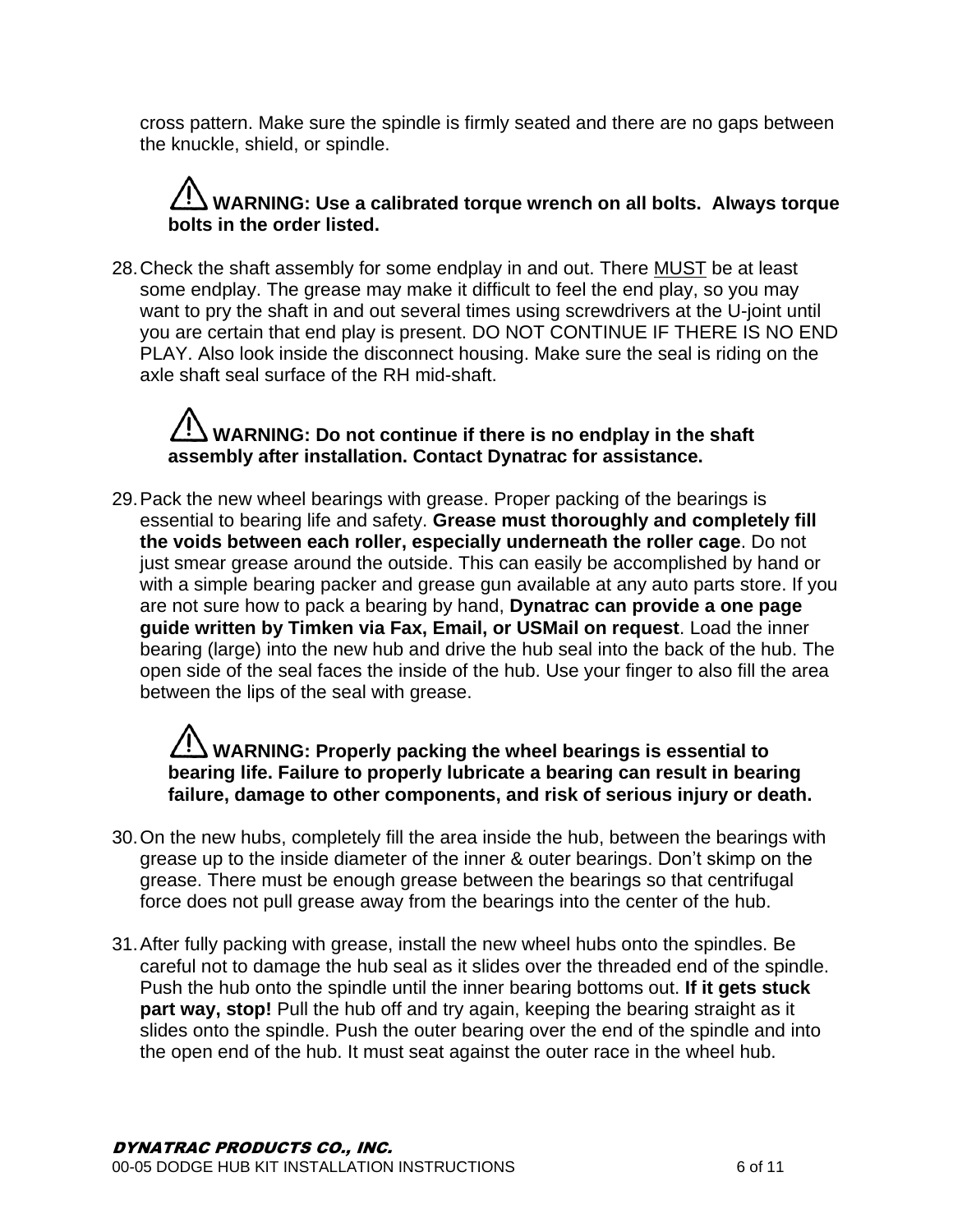**CAUTION: Be careful not to damage the hub seal when installing it over the threaded end of the spindle.**

### **WARNING: Do not use the spanner nuts to force the hub and bearings onto the spindle. If necessary, you may gently use a rubber mallet to tap the outer edge of the hub.**

32.Screw the inner spanner nut onto the end of the spindle. There are two (2) types of spanner nut sets, 4-point & 6-point. On the 6-point style the inner and outer nuts are identical. On the 4-point style, the inner nut has a tiny pin which must face outward. Torque the inner nut to 50 ft.lbs while rotating the hub. Then back off the inner nut approximately  $\frac{1}{8}$  to  $\frac{1}{4}$  of a turn. See page 1 for sourcing the proper hub socket. DO NOT use punches to tap the nuts around!

### **WARNING: When installing a 4-point style spanner nut, the inner nut pin MUST face outward.**

### **WARNING: Use the proper tools and procedure to install the spanner nuts or you may damage the bearings.**

- 33.**For 4-point spanner nuts only**: Align the pin on the inner nut with a hole in the lock washer. The tab on the inside of the lock washer must align with the slot in the spindle at the same time. Be careful not to tighten or loosen the inner nut too much to achieve alignment. The hub should spin freely with no pre-load on the bearings, but not have more than .001" of end play. Only after the washer is fully seated against the inner nut, may you screw on the outer nut (has no pin). Tighten the outer nut to 70-75 ft-lbs.
- 34.**For 6-point spanner nuts only**: Install the star shaped lock washer with the outer tabs pointing outward. Align the tab on the inside of the washer with the slot in the spindle. Put a coat of grease on the back of the outer spanner nut. Screw the outer spanner nut on the spindle and tighten to 65-70 ft-lbs. Then bend at least one of the tabs over the front of the outer nut into one of the six (6) points on the nut. The hub should spin freely with no pre-load on the bearings, but not have more than .001" of end play.
- 35. Install the WARN® premium locking hubs. The gear body just slides in, and is held in place by the big internal snap ring. Then the small snap ring goes over the end of the outer axle shaft. You may need to pry the axle shaft outward to expose the snap ring groove on the end of the shaft.
- 36.Six (6) Allen screws hold on the cap. DO NOT over tighten the Allen screws. Further instructions are included with the locking hubs. Please refer to those directions for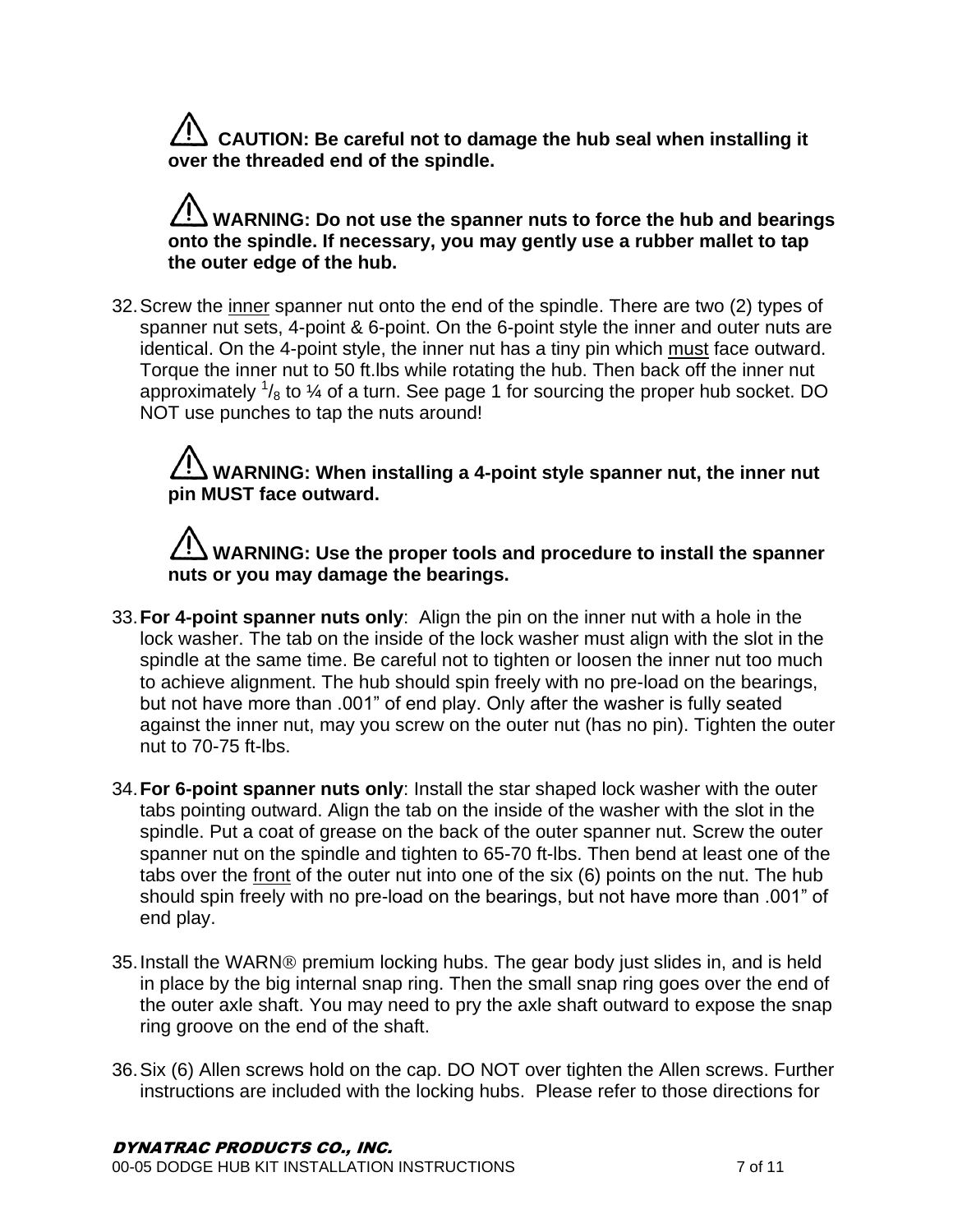installing your hubs.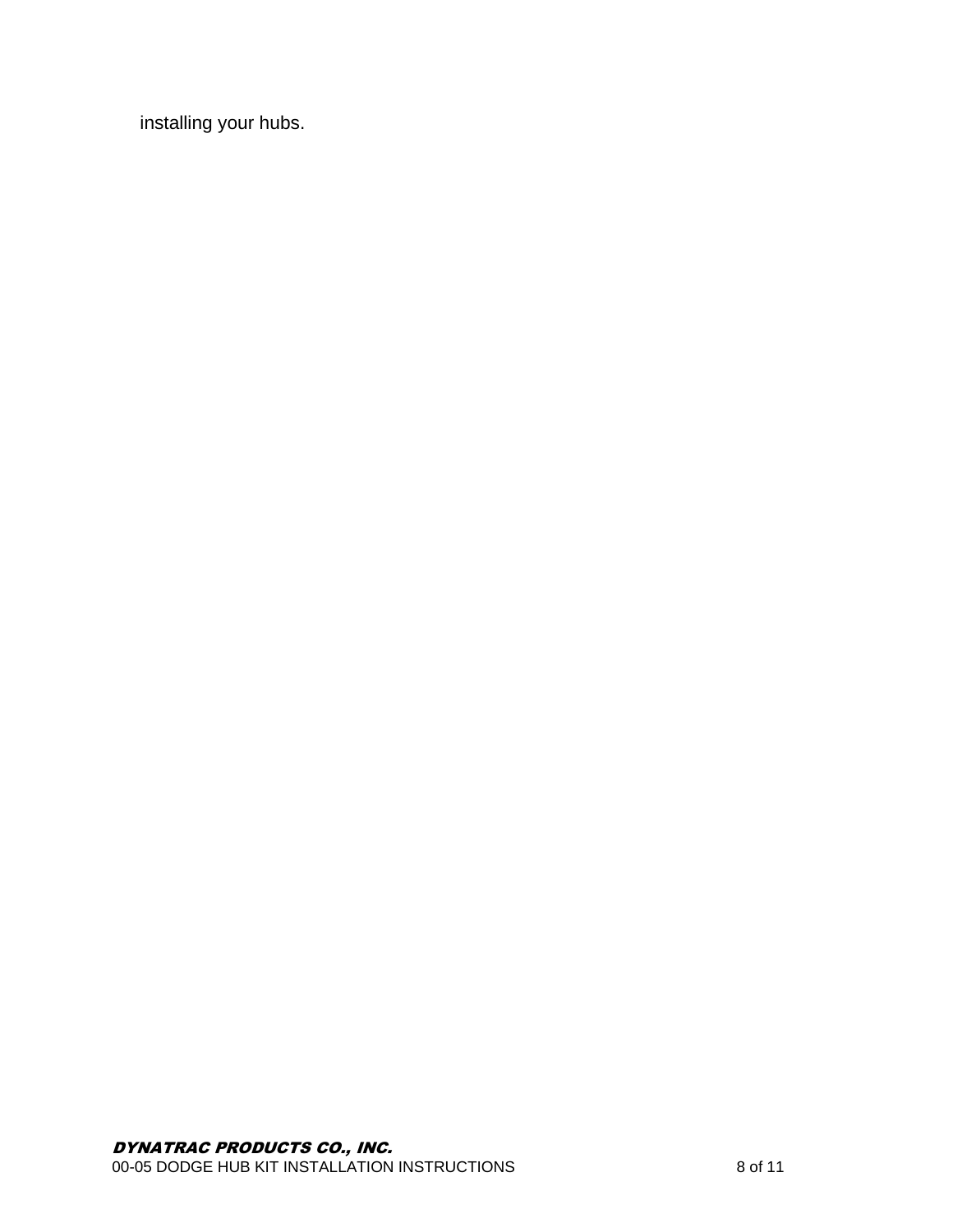37.Check the hubs by locking and unlocking several times. Never use tools to turn the locking hub knobs; they should turn without the use of a tool. Rotate the wheel forward and backward while simultaneously turning the knob if you feel too much resistance.

**CAUTION: Further instructions are included with the WARN® locking hubs; follow them for proper installation.**

### **CAUTION: Never use tools to turn the knob on the locking hub; it should turn without the use of a tool.**

38.**ABS Equipped Only**: Insert the ABS Sensor into the mounting block on the spindle. Use the stock screw to secure it. There should be an air gap between the tone ring and the tip of the sensor of at least .015" but less than .055". Secure the ABS sensor wiring as it was before you removed it from the original unit bearing so that it is clear of all moving components.

**WARNING: Make sure that the ABS sensor has at least .015" clearance between the tip of the sensor and the tone ring. If the ABS sensor contacts the tone ring it can be damaged resulting in the ABS system to malfunction.**

39.Install the stock brake rotor over the outside of the wheel hub and hold it in place with two (2) lug nuts. Route the cable for the ABS sensor so it will NOT touch the inside of the rotor during vehicle operation. Rotate the rotor  $360^\circ$  to make sure that there is no interference with any other components.

### **WARNING: Make sure that the ABS sensor cable is secure and clear of the rotor.**

40.Put the caliper back over the rotor and secure using your original caliper bolts with some Lock-tite 271. Tighten bolts to factory specifications. Spin the rotor and make certain that the caliper has adequate clearance from the brake rotor.

**WARNING: Reinstall the large bolts that hold the caliper to the ears on the knuckle. Check for adequate clearance between the brake rotor and the caliper.**

41.**FOR '00-'02 trucks only:** Your truck is equipped with an axle disconnect mechanism in the RH axle tube. Use silicone to seal and reinstall the vacuum motor on the disconnect housing. Make sure the fork engages the slot on the outside of the collar.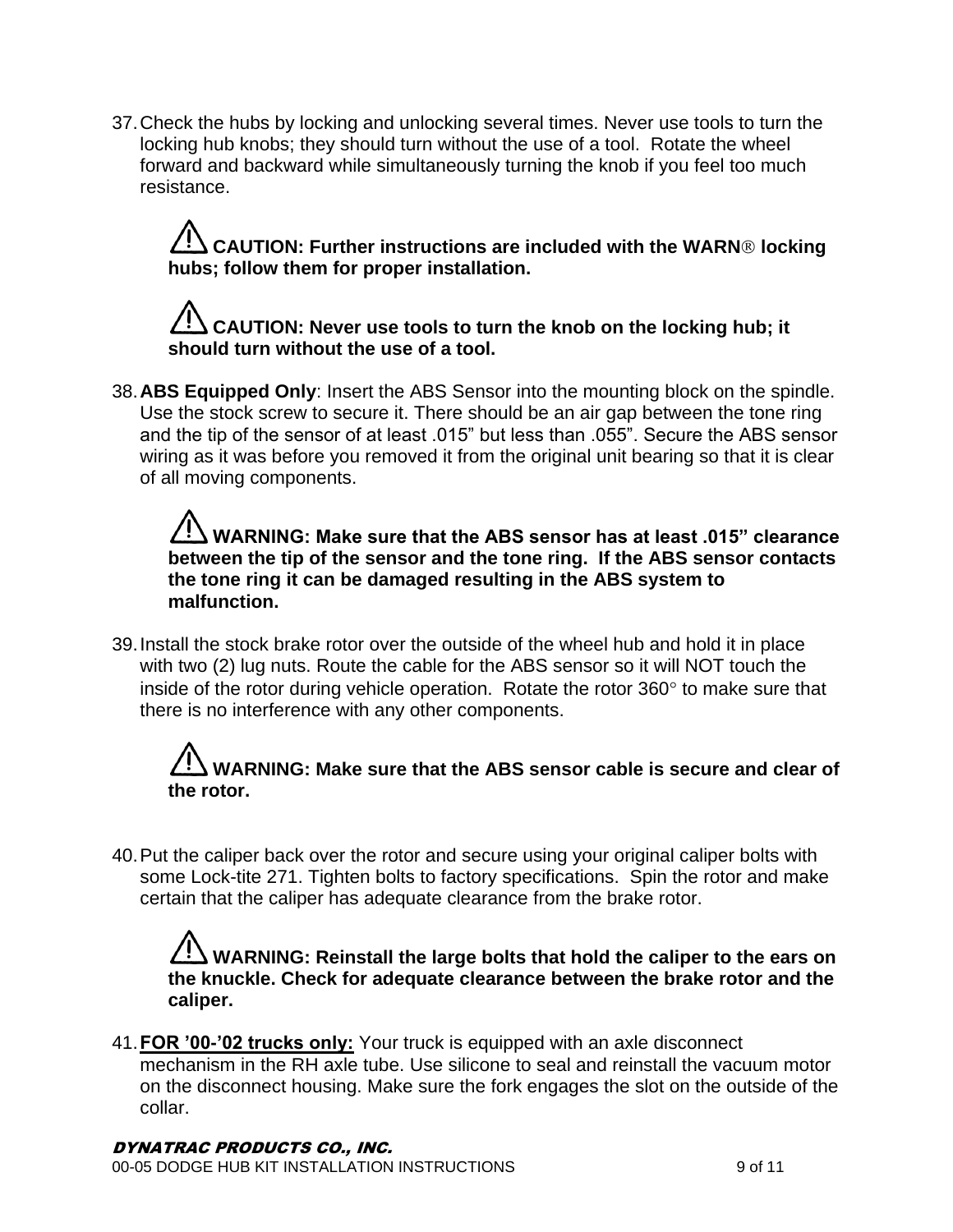42.Install your wheels on the new hubs and tighten your lug nuts to 110 ft-lbs. 42B. Trucks with dual rear wheels: Install your hub adapter as per instructions from Arrowcraft then install your wheels as guided by instruction # 42.

43.If any gear oil was lost during installation of your hub kit, refill the axle to the previously noted level and test drive.

**WARNING: Failure to properly refill the axle with Gear Oil can cause serious gear and bearing failure which could result in serious injury or death.**

- 44.Recheck bolt torque on lug nuts after test-driving.
- 45.Verify the proper gear oil level after a test drive.
- 46.Check the torque on your lug nuts every 500 miles.

**WARNING: Failure to check bolt and lugnut torque can cause serious accident, component failure, serious injury or death.**